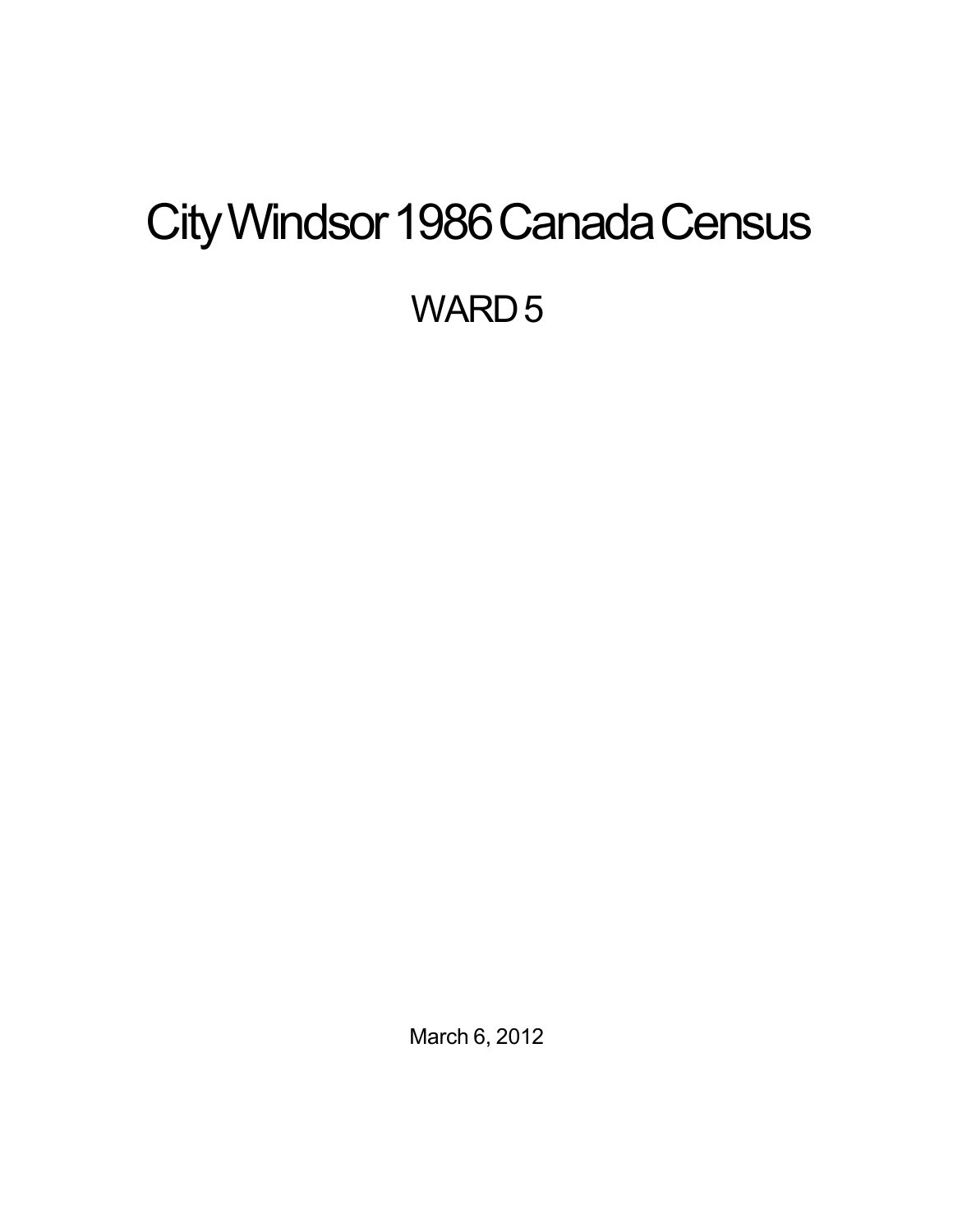## **Table of Contents**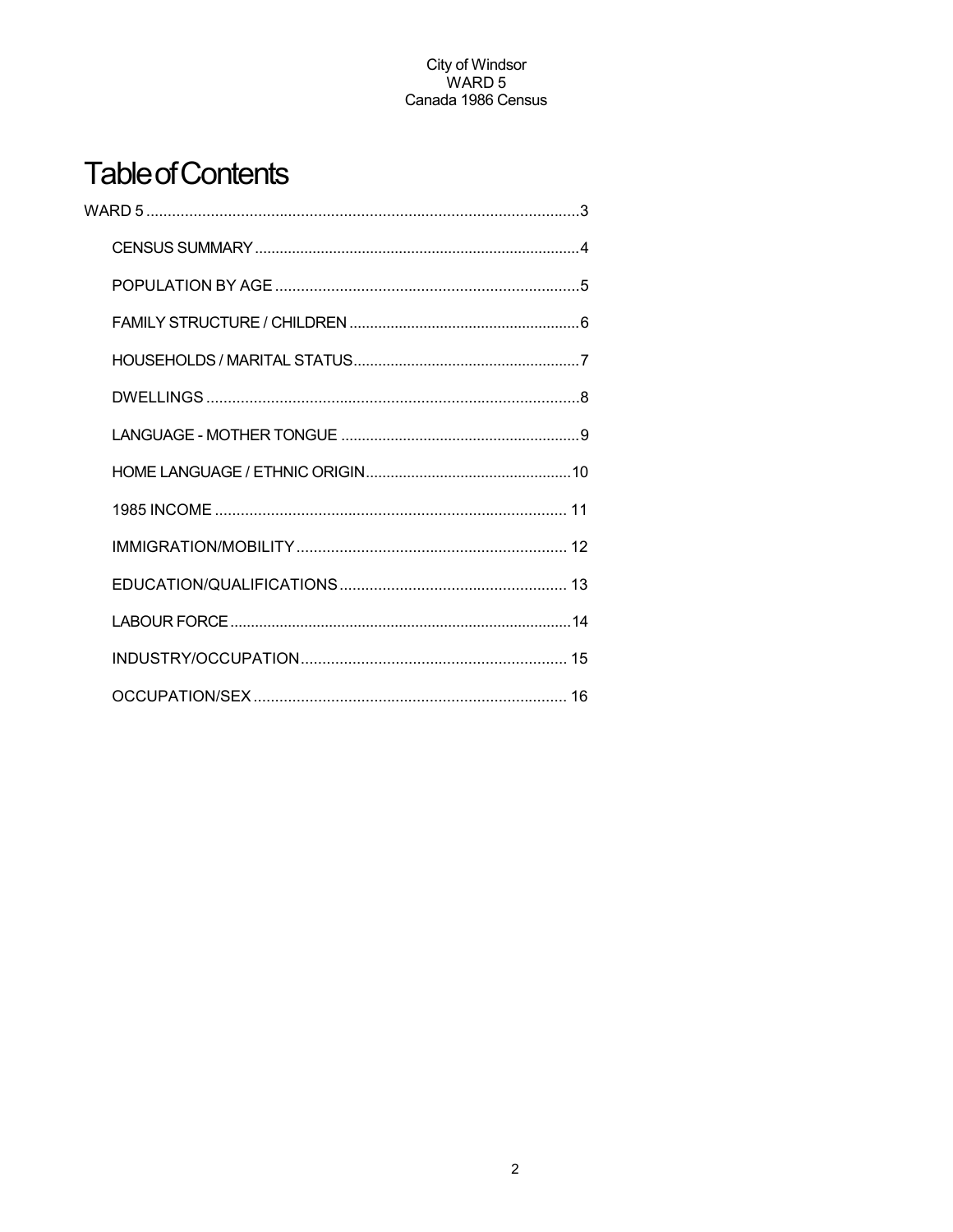## WARD 5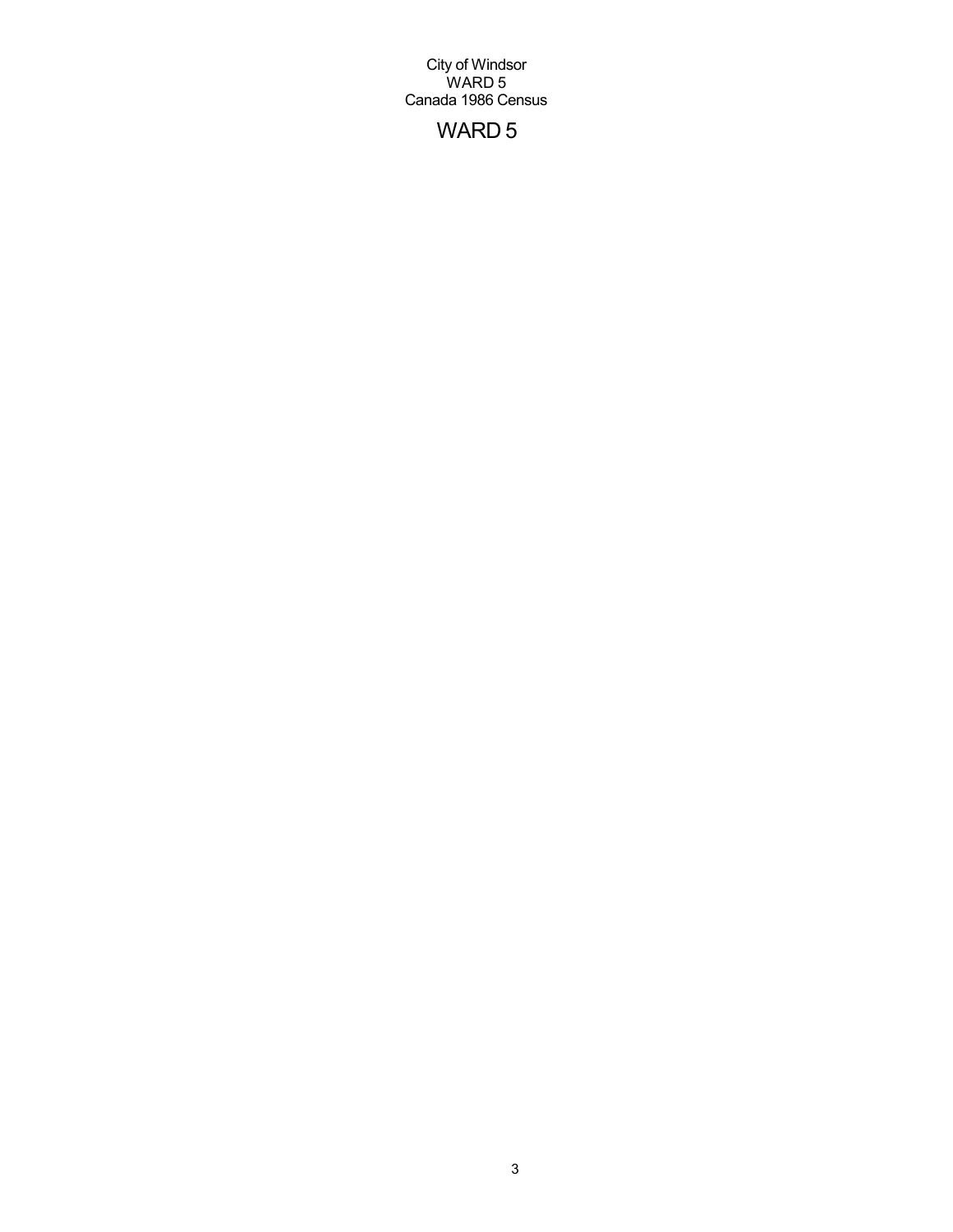## **CENSUS SUMMARY**

| <b>CENSUS SUMMARY</b>          | <b>WARD 5</b>        |    |
|--------------------------------|----------------------|----|
| Total population (% base)      | 42,952               |    |
| By sex:                        |                      |    |
| Male                           | 20,89549%            |    |
| Female                         | 22,08551%            |    |
| By age:                        |                      |    |
| 0 to 4 years                   | 2,875                | 7% |
| 5 to 19 years                  | 10,46524%            |    |
| 20 to 24 years                 |                      |    |
| 25 to 34 years                 | 3,505 8%<br>7,08516% |    |
| 35 to 44 years                 | 6,78516%             |    |
| 45 to 54 years                 | 4,28010%             |    |
| 55 to 64 years                 | 3,860                | 9% |
| 65 to 74 years                 | 2,550 6%             |    |
| 75 years and over              | 1,525 4%             |    |
| Average age of population      | 33.6                 |    |
| Total census families (% base) | 11,600               |    |
| <b>Husband-wife families</b>   | 10,07587%            |    |
| With no children at home       | 3,41029%             |    |
| With children at home          | 6,65557%             |    |
| Lone-parent families           | 1,53513%             |    |
| <b>Total children at home</b>  | 15,715               |    |
| Average children per family    | 1.4                  |    |
| Private households (% base)    | 15,230               |    |
| <b>Persons in households</b>   | 42,580               |    |
| Average persons per household  | 2.8                  |    |
| Occupied dwellings (% base)    | 15,215               |    |
| Owned                          | 9,86565%             |    |
| Rented                         | 5,39535%             |    |
| Single detached house          | 9,05560%             |    |
| Apartment 5 or more storeys    | 2,43016%             |    |
| Other type of dwelling         | 3,78525%             |    |
|                                |                      |    |
| 1985 Avg. hhld income (est.)   | 40,713               |    |
|                                |                      |    |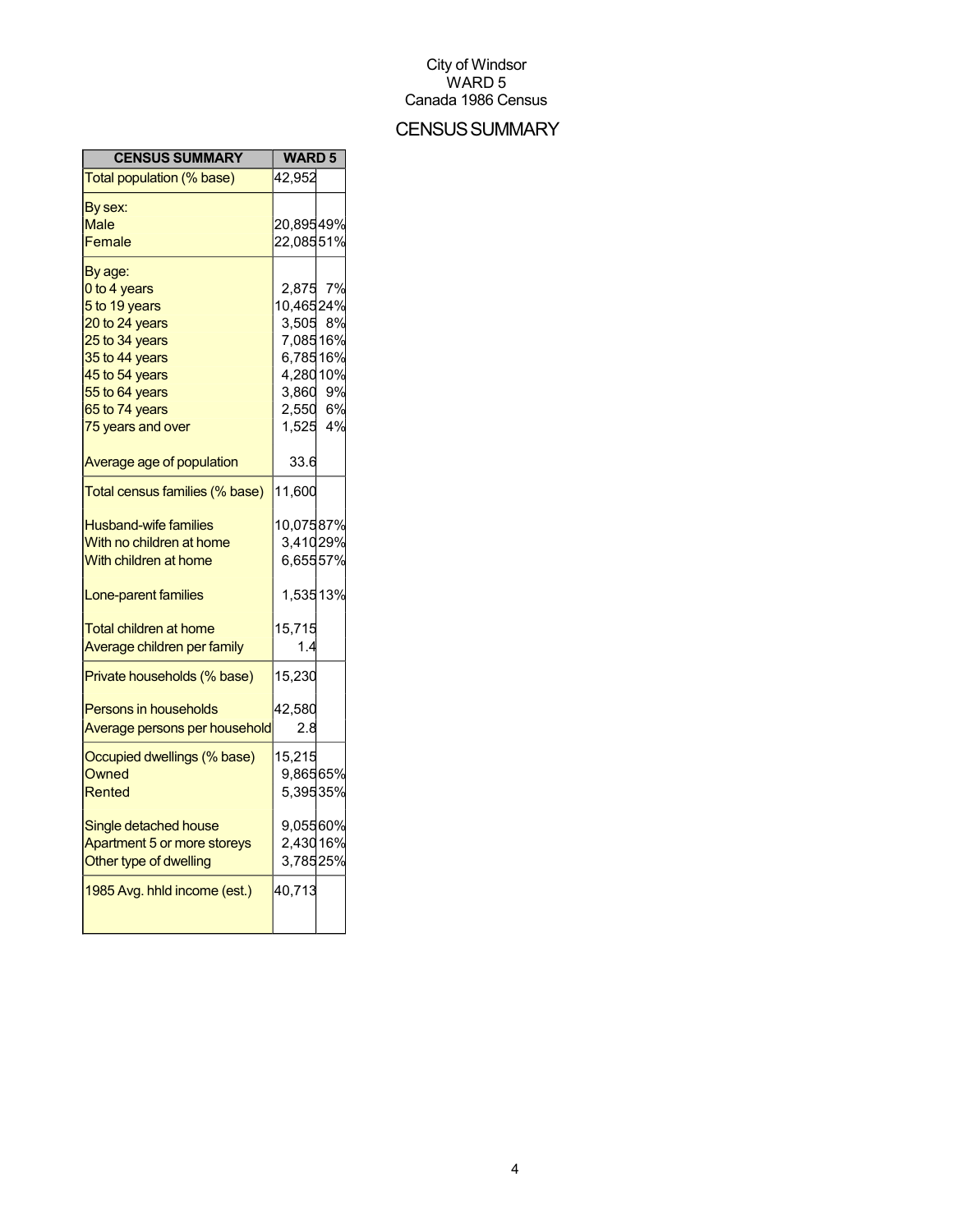## POPULATIONBYAGE

| <b>POPULATION BY AGE   WARD 5</b> |           |    |
|-----------------------------------|-----------|----|
| Total population (% Base) 42,952  |           |    |
| Average age of population         | 33.6      |    |
| By age:                           |           |    |
| <mark>0 - 4 years</mark>          | 2,875 7%  |    |
| 5 - 9 years                       | 3,395     | 8% |
| 10 - 14 years                     | 3,510 8%  |    |
| 15 - 19 years                     | 3,560     | 8% |
| 20 - 24 years                     | 3,505 8%  |    |
| 25 - 34 years                     | 7,08516%  |    |
| 35 - 44 years                     | 6,78516%  |    |
| 45 - 54 years                     | 4,28010%  |    |
| 55 - 64 years                     | 3,860     | 9% |
| 65 - 74 years                     | 2,550 6%  |    |
| 75 years and over                 | 1,525     | 4% |
|                                   |           |    |
| <b>Male population</b>            | 20,89549% |    |
| Average age of males              | 32.6      |    |
|                                   |           |    |
| By age:                           |           |    |
| <mark>0 - 4 years</mark>          | 1,435     | 3% |
| 5 - 9 years                       | 1,700     | 4% |
| 10 - 14 years                     | 1,765     | 4% |
| 15 - 19 years                     | 1,795     | 4% |
| 20 - 24 years                     | 1,840     | 4% |
| 25 - 34 years                     | 3,360     | 8% |
| 35 - 44 years                     | 3,365     | 8% |
| 45 - 54 years                     | 2,170     | 5% |
| 55 - 64 years                     | 1,810     | 4% |
| 65 - 74 years                     | 1,100     | 3% |
| 75 years and over                 | 520       | 1% |
| <b>Female population</b>          | 22,08551% |    |
| Average age of females            | 34.6      |    |
|                                   |           |    |
| By age:                           |           |    |
| 0 - 4 years                       | 1,440     | 3% |
| 5 - 9 years                       | 1,695     | 4% |
| 10 - 14 years                     | 1,745     | 4% |
| 15 - 19 years                     | 1,765     | 4% |
| 20 - 24 years                     | 1,665     | 4% |
| 25 - 34 years                     | 3,725     | 9% |
| 35 - 44 years                     | 3,420     | 8% |
| 45 - 54 years                     | 2,110     | 5% |
| 55 - 64 years                     | 2,050     | 5% |
| 65 - 74 years                     | 1,450     | 3% |
| 75 years and over                 | 1,005     | 2% |
|                                   |           |    |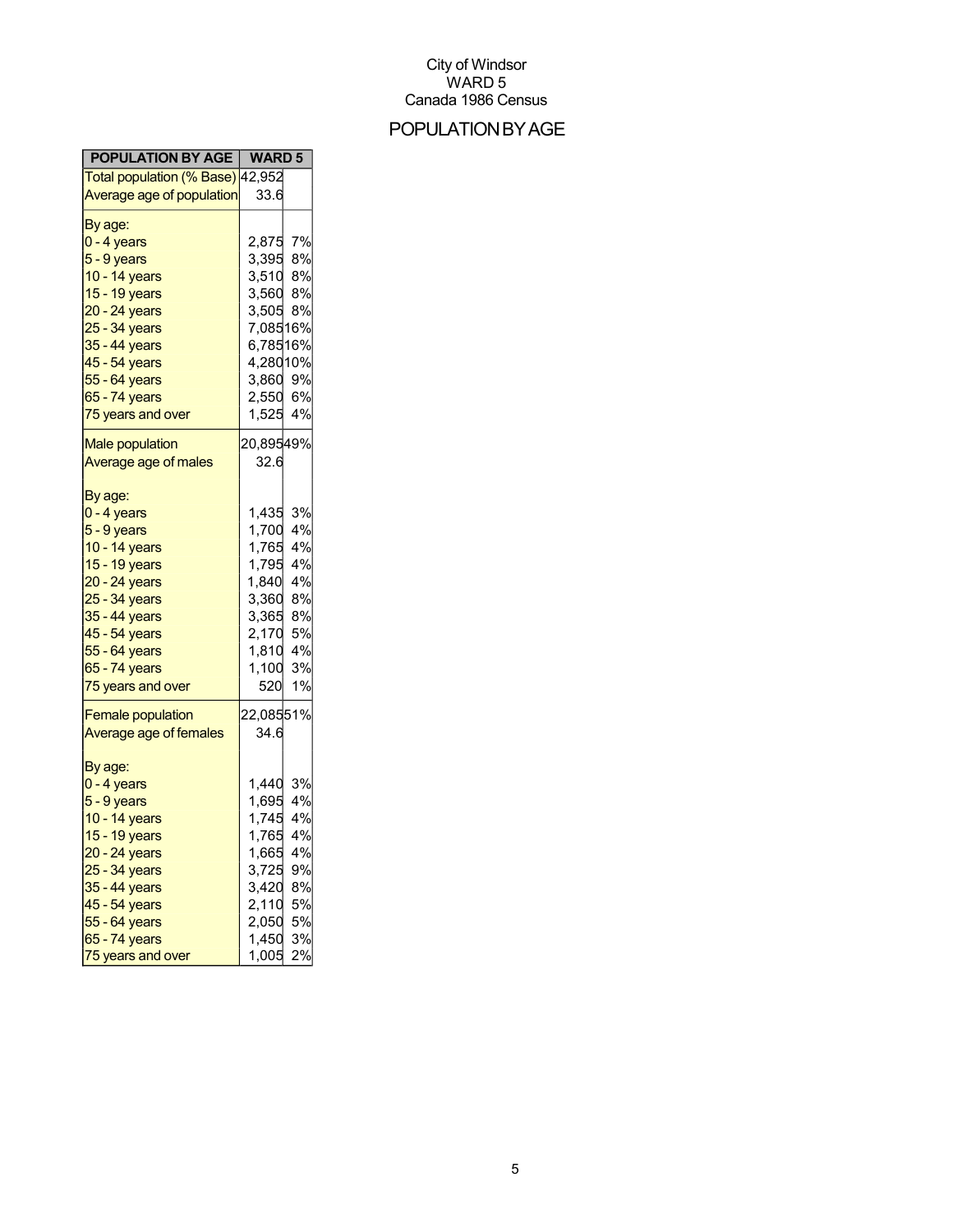## FAMILYSTRUCTURE/CHILDREN

| <b>FAMILY STRUCTURE / CHILDREN</b> | <b>WARD 5</b> |        |
|------------------------------------|---------------|--------|
| Total census families (% base)     | 11,600        |        |
|                                    |               |        |
| By family structure:               |               |        |
| <b>Total husband-wife families</b> | 10,07587%     |        |
| With no children at home           | 3,41029%      |        |
|                                    |               |        |
| With children at home              | 6,65557%      |        |
| 1 child                            | 2,08518%      |        |
| 2 children                         | 2,98526%      |        |
| 3 or more children                 | 1,590 14%     |        |
| Lone-parent families               | 1,53513%      |        |
| Lone male parent                   |               | 275 2% |
| 1 child at home                    |               | 165 1% |
| 2 children at home                 |               | 75 1%  |
| 3 or more children at home         |               | 25 0%  |
|                                    |               |        |
| Lone female parent                 | 1,22511%      |        |
| 1 child at home                    |               | 670 6% |
| 2 children at home                 |               | 410 4% |
| 3 or more children at home         | 155           | 1%     |
|                                    |               |        |
| Total children at home (%base)     | 15,715        |        |
| $0 - 5$ years                      | 3,40022%      |        |
| $6 - 14$ years                     | 6,19539%      |        |
| 15 - 17 years                      | 2,14014%      |        |
| 18 - 24 years                      | 3,23021%      |        |
| 25 years and over                  |               | 805 5% |
| Average children/family            | 1.4           |        |
|                                    |               |        |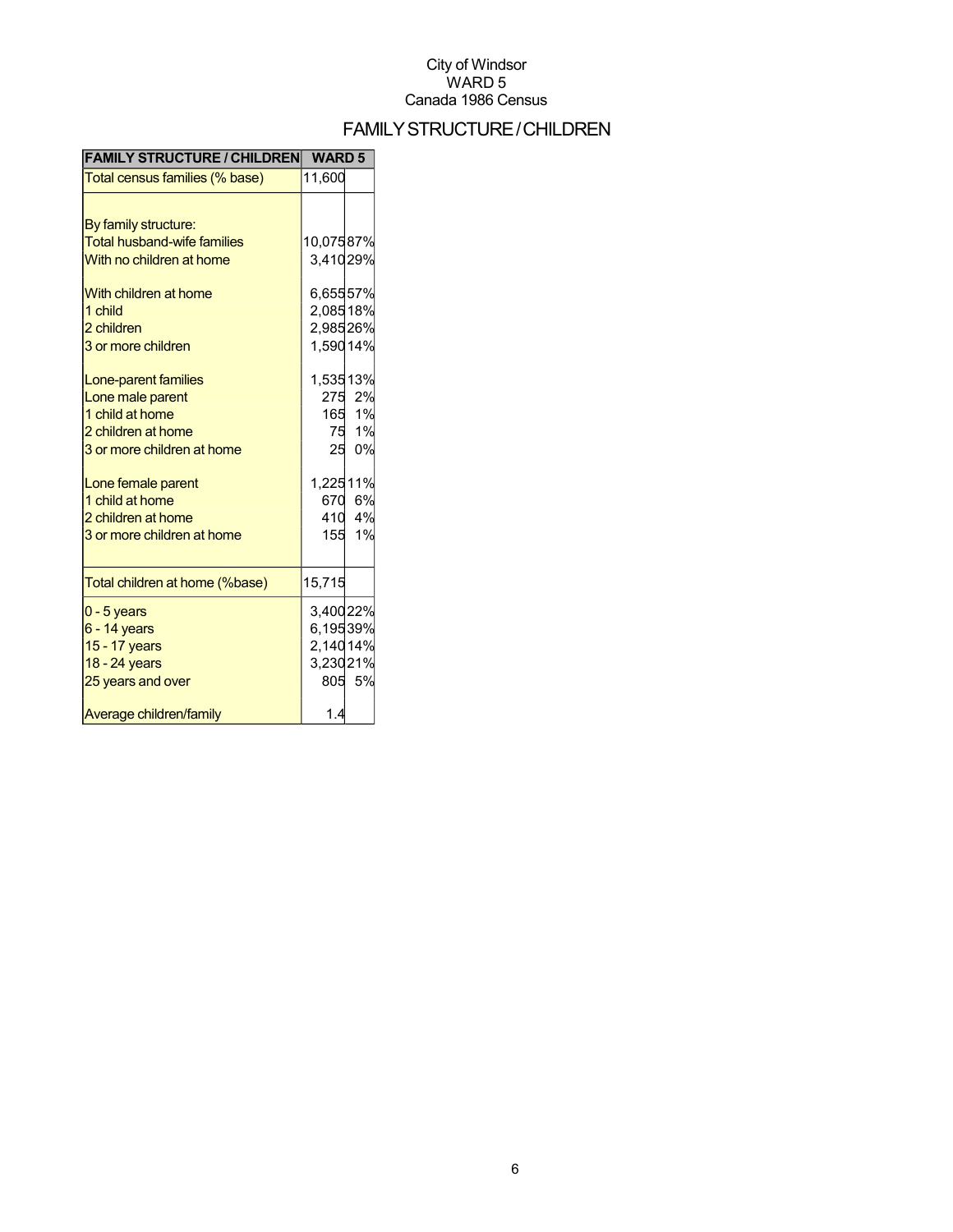## HOUSEHOLDS/MARITALSTATUS

| <b>HOUSEHOLDS / MARITAL STATUS</b> | <b>WARD 5</b> |        |
|------------------------------------|---------------|--------|
| Private households (% base)        | 15,230        |        |
| By size of household:              |               |        |
| 1 person                           | 3,32522%      |        |
| 2 persons                          | 4,17027%      |        |
| 3 persons                          | 2,63517%      |        |
| 4 - 5 persons                      | 4,57030%      |        |
| 6 or more persons                  |               | 490 3% |
| By number of census families:      |               |        |
| Non-family households              | 3,76025%      |        |
| <b>Family households</b>           | 11,44075%     |        |
| 1 census family                    | 11,320 74%    |        |
| 2 or more census families          |               | 120 1% |
|                                    |               |        |
| Persons in private households      | 42,580        |        |
| Average persons per household      | 2.8           |        |
| Census families in private         | 11,600        |        |
| households (% base)                |               |        |
| By size of census family:          |               |        |
| 2 person family                    | 4,25537%      |        |
| 3 persons                          | 2,57522%      |        |
| 4 persons                          | 3,15027%      |        |
| 5 or more persons                  | 1,66014%      |        |
| Total population (% base)          | 42,940        |        |
| By marital status, for persons     |               |        |
| 15 years of age and over:          |               |        |
| Single (never married)             | 8,32019%      |        |
| <b>Married</b>                     | 20,50548%     |        |
| Widowed                            | 2,070 5%      |        |
| <b>Divorced</b>                    | 1,350 3%      |        |
| Separated                          | 950           | 2%     |
|                                    |               |        |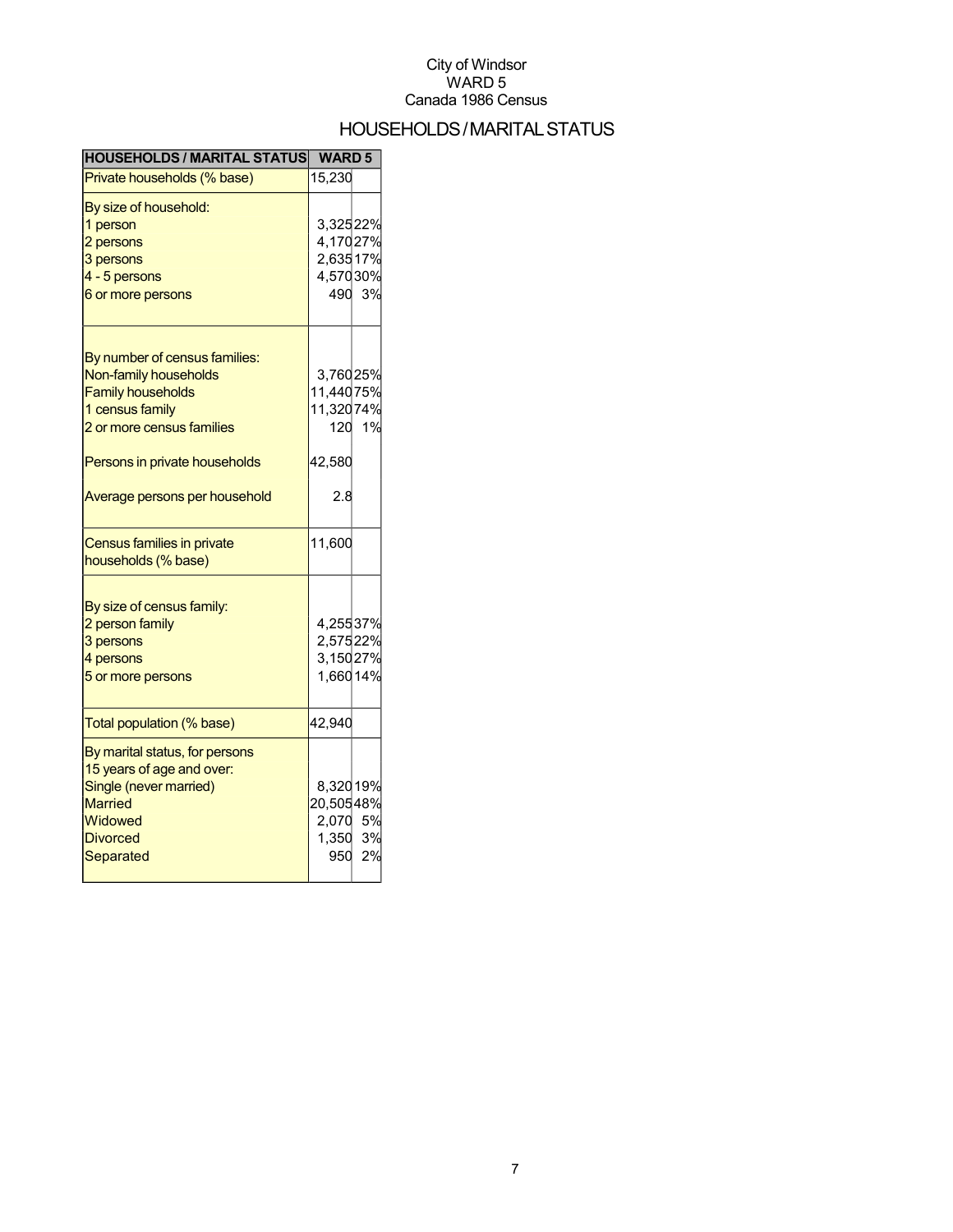## DWELLINGS

| <b>DWELLINGS</b>                                                                                                                                           | <b>WARD 5</b>                                          |                |
|------------------------------------------------------------------------------------------------------------------------------------------------------------|--------------------------------------------------------|----------------|
| Occupied dwellings (% base) 15,215                                                                                                                         |                                                        |                |
| By tenure:<br>Rented<br>Owned<br><b>On Reserve</b><br>By dwelling type:<br>Single detached house<br>Apartment 5 or more stories<br><b>Movable dwelling</b> | 5,39535%<br>9,86565%<br>9,05560%<br>2,43016%           | 0%<br>0.<br>0% |
| All other dwelling types                                                                                                                                   | 3,78525%                                               |                |
| By age of dwelling - total<br><b>Constructed before 1946</b><br>1946 - 1960<br>1961 - 1970<br>1971 - 1980<br>1981 - 1986                                   | 15,190<br>1,220 8%<br>3,20521%<br>3,25521%<br>6,96546% | 520 3%         |
| Dwellings with central heat<br>Gas<br>Electricity<br>Oil<br><b>Other fuels</b>                                                                             | 14,85098%<br>8,64057%<br>6,28041%<br>30                | 200 1%<br>0%   |
| <b>Tenant occupied households</b><br>With rent $>=$ 30% hhld inc.                                                                                          | 5,330<br>1,57530%                                      |                |
| Owner occupied households<br>Payments >= 30% hhld. inc.                                                                                                    | 9,800<br>920                                           | 9%             |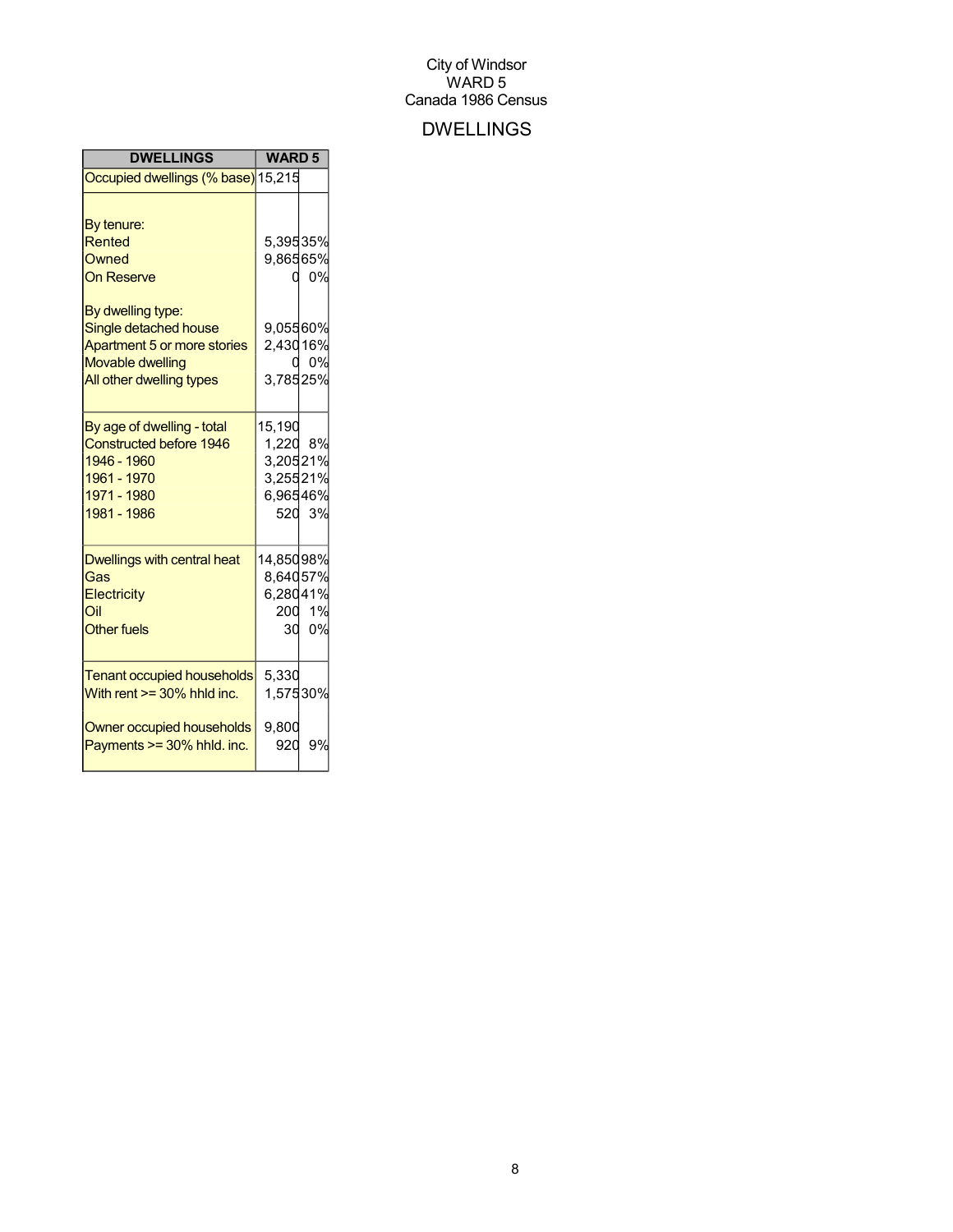## LANGUAGE-MOTHERTONGUE

| <b>LANGUAGE - MOTHER TONGUE</b>     | <b>WARD 5</b> |        |
|-------------------------------------|---------------|--------|
| Total responses (% Base)            | 42,930        |        |
|                                     |               |        |
| <b>Total single responses</b>       | 40,44094%     |        |
| <b>Total official languages</b>     | 34,22080%     |        |
| <b>English</b>                      | 32,29575%     |        |
| French                              | 1,925 4%      |        |
|                                     |               |        |
| <b>Total non-official languages</b> | 6,25015%      |        |
| German                              |               | 590 1% |
| <b>Chinese</b>                      |               | 310 1% |
| <b>Dutch</b>                        |               | 115 0% |
| <b>Polish</b>                       |               | 250 1% |
| Italian                             | 1,425 3%      |        |
| Portuguese                          | 80            | 0%     |
| <b>Ukrainian</b>                    | 310           | 1%     |
| Greek                               |               | 175 0% |
| Languages other than above          | 1,915         | 4%     |
|                                     |               |        |
| <b>Total multiple responses</b>     | 2,490         | 6%     |
|                                     |               |        |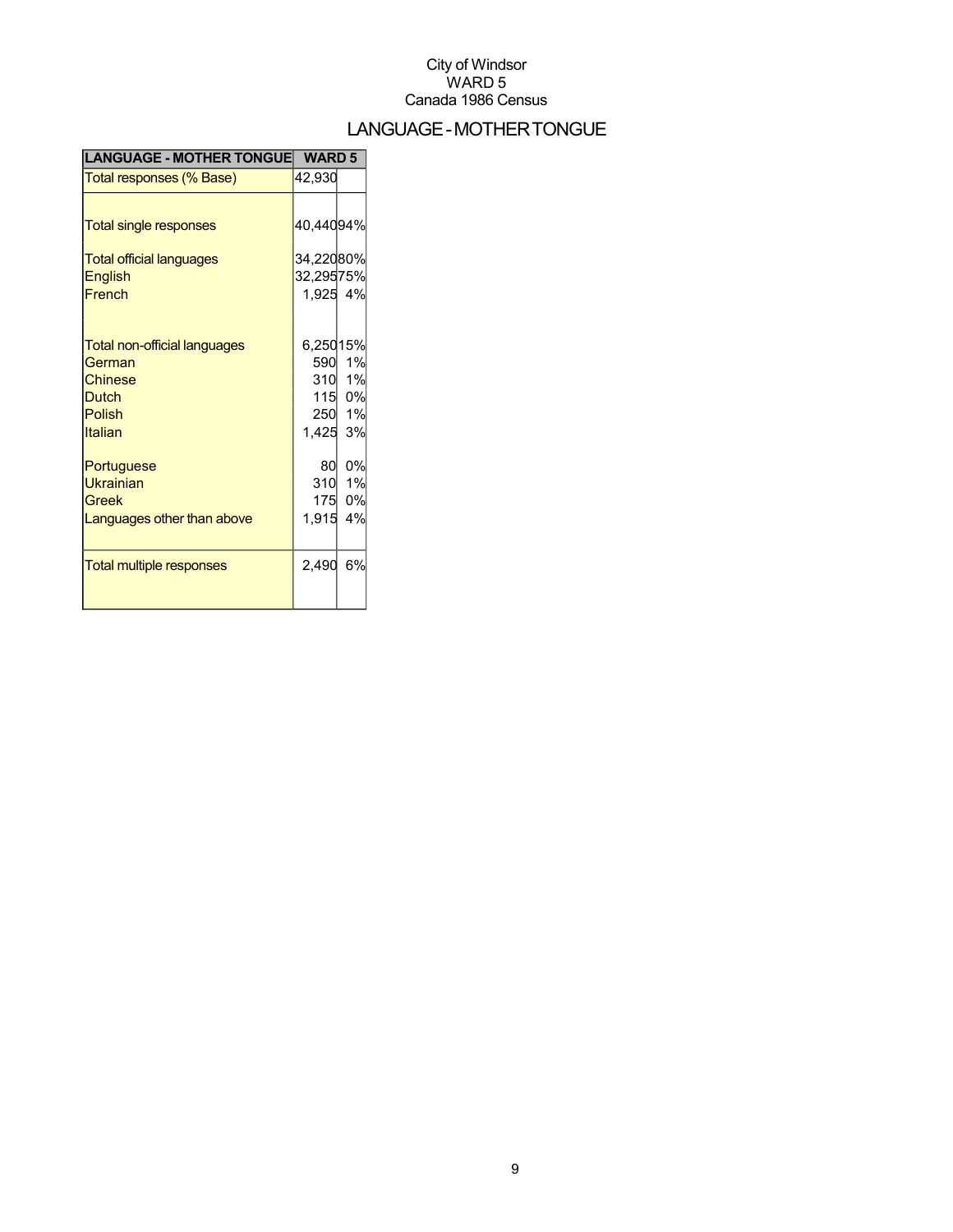## HOME LANGUAGE / ETHNIC ORIGIN

| <b>HOME LANGUAGE / ETHNIC ORIGIN</b>                                                                                                                                                                             | <b>WARD 5</b>                                                                               |                                          |
|------------------------------------------------------------------------------------------------------------------------------------------------------------------------------------------------------------------|---------------------------------------------------------------------------------------------|------------------------------------------|
| Total population (% base)                                                                                                                                                                                        | 42,952                                                                                      |                                          |
| By home language:<br><b>Total single response</b><br><b>English</b><br>French<br>Italian<br><b>Chinese</b><br>German                                                                                             | 39,59092%<br>35,99584%                                                                      | 675 2%<br>720 2%<br>205 0%               |
| Portuguese<br><b>Greek</b><br>Other<br>Speak more than one language                                                                                                                                              | 135 0%<br>45 0%<br>135 0%<br>1,685 4%<br>3,075                                              | 7%                                       |
| By official language:<br><b>English only</b><br><b>French only</b><br><b>Both English and French</b><br><b>Neither English nor French</b>                                                                        | 37,76088%<br>70<br>4,41510%                                                                 | 0%<br>380 1%                             |
| By ethnic origin:<br>Single origin<br><b>British</b><br>French<br><b>Aboriginal peoples</b><br>German<br>Italian<br>Ukrainian<br><b>Chinese</b><br>Dutch (Netherlands)<br>Other<br>Reported more than one origin | 27,38064%<br>11,300 26%<br>4,77511%<br>50<br>1,170<br>2,350<br>700<br>6,32515%<br>15,29036% | 0%<br>3%<br>5%<br>2%<br>415 1%<br>335 1% |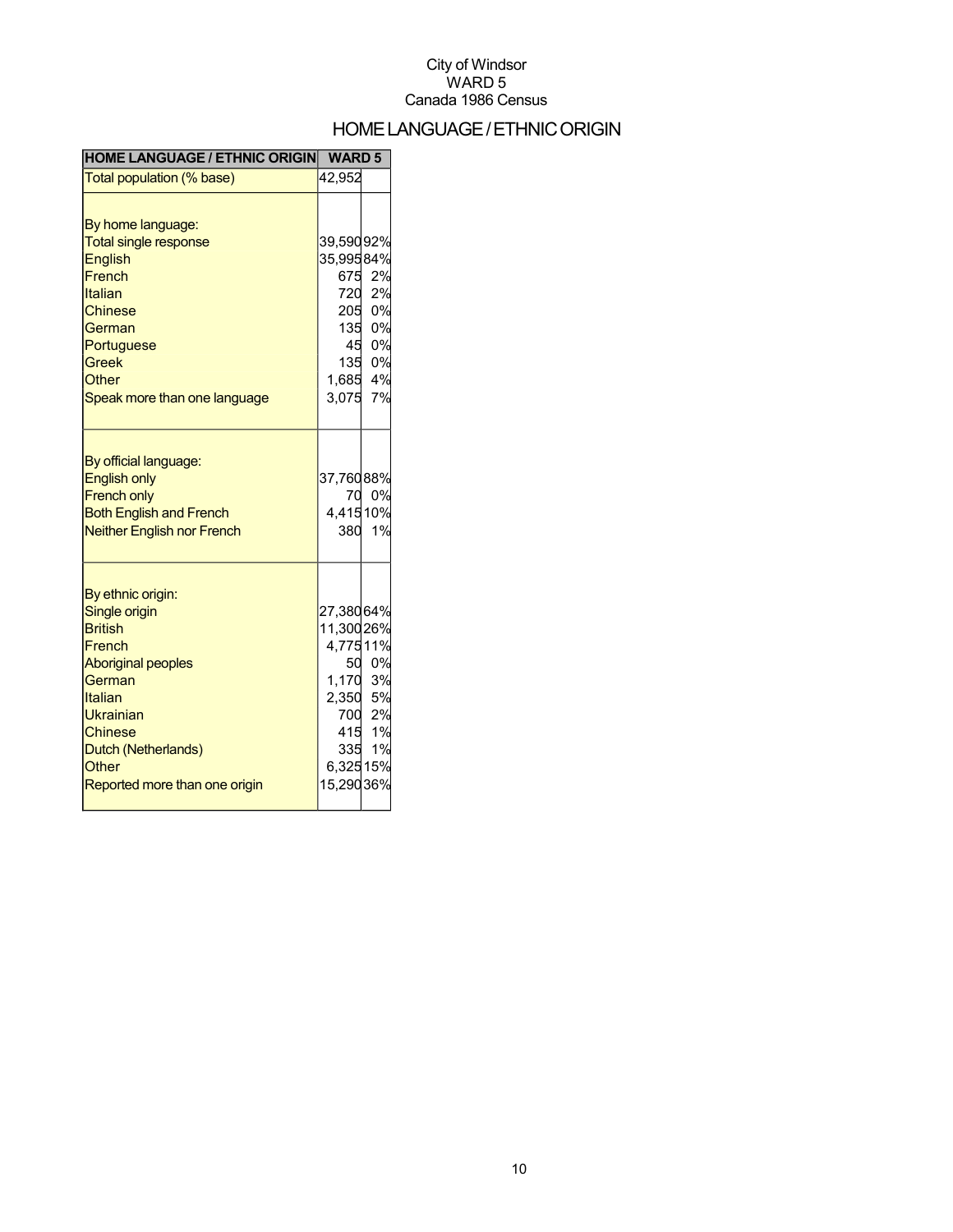## 1985INCOME

| 1985 INCOME                             | <b>WARD 5</b> |    |
|-----------------------------------------|---------------|----|
| Total households (% Base)               | 15,170        |    |
| By household income:                    |               |    |
| <b>Negative Income</b>                  | Ü             | 0% |
| $$0 - 9,999$                            | 1,361         | 9% |
| \$10,000 - 19,999                       | 2,13314%      |    |
| \$20,000 - 29,999                       | 2,03913%      |    |
| \$30,000 - 39,999                       | 2,74518%      |    |
| \$40,000 - 49,999                       | 2,35816%      |    |
| \$50,000 - 59,999                       | 1,88712%      |    |
| \$60,000 - 69,999                       | 1,094         | 7% |
| \$70,000 - 79,999                       | 692           | 5% |
| \$80,000 - 99,999                       | 496           | 3% |
| \$100,000 and over                      | 344           | 2% |
| Aggr. household income (\$'000) 617,618 |               |    |
| Average household income \$             | 40,713        |    |
| Males 15 yrs+ with income               | 14,840        |    |
| Aggregate income (\$'000)               | 419,467       |    |
| Average total income \$                 | 28,266        |    |
| Females 15 yrs+ with income             | 13,900        |    |
| Aggregate income (\$'000)               | 198,454       |    |
| Average total income \$                 | 14,277        |    |
| Males 15 yrs+ with employ.inc           | 12,535        |    |
| Aggregate income (\$'000)               | 358,229       |    |
| Average employment income \$            | 28,578        |    |
|                                         |               |    |
| Females 15 yrs+ with emp.inc.           | 10,020        |    |
| Aggregate income (\$'000)               | 146,271       |    |
| Average employment income \$            | 14,598        |    |
| <b>Number of census families</b>        | 11,585        |    |
| Aggr. family income (\$'000)            | 519,322       |    |
| Average family income \$                | 44,827        |    |
| Unattached individ. with inc.           | 3,880         |    |
| Aggregate income (\$'000)               | 82,405        |    |
| Average individual income \$            | 21,238        |    |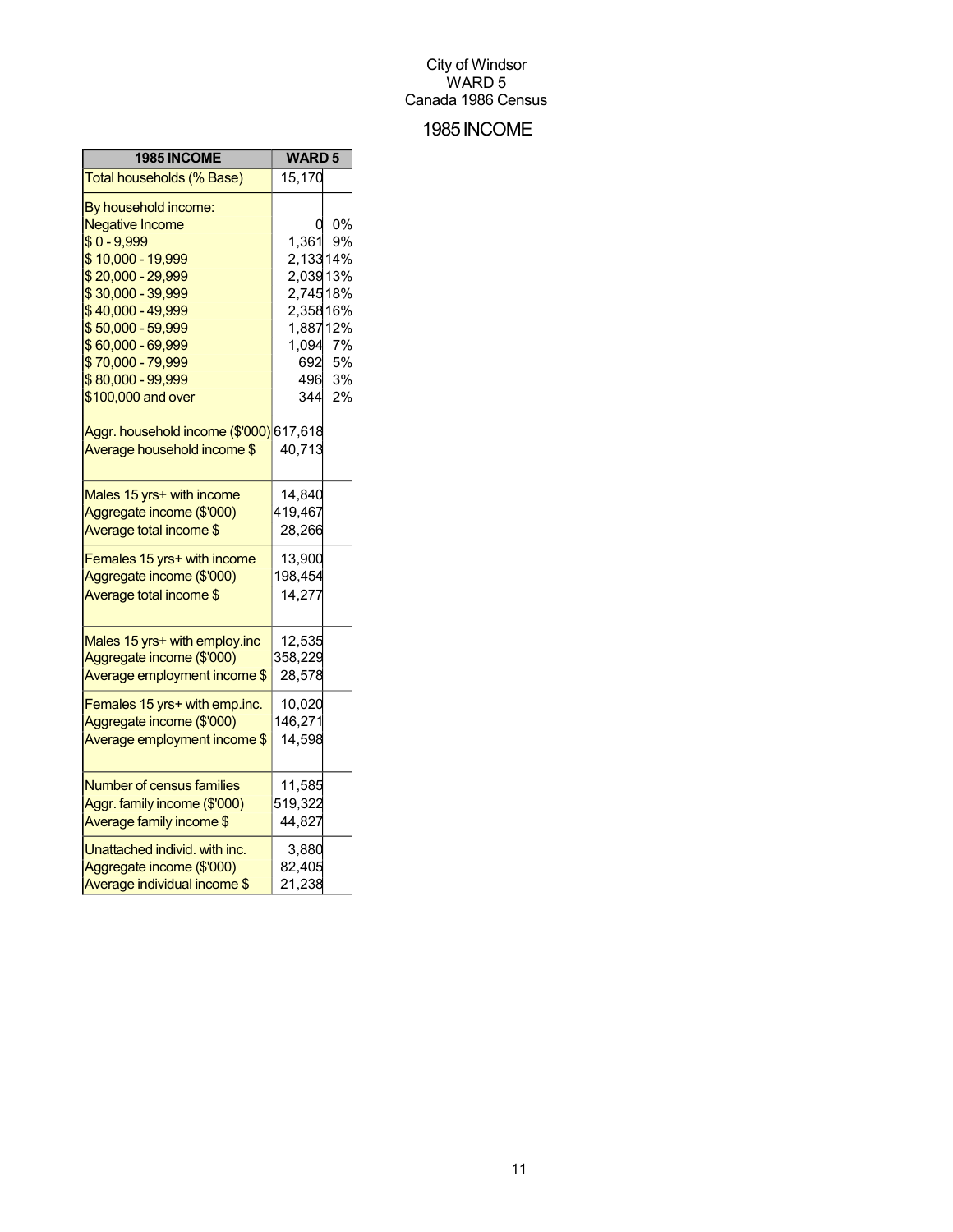## IMMIGRATION/MOBILITY

| <b>IMMIGRATION/MOBILITY</b>                                                                                                                                                                                                                                               | <b>WARD 5</b>                                                                                              |                            |
|---------------------------------------------------------------------------------------------------------------------------------------------------------------------------------------------------------------------------------------------------------------------------|------------------------------------------------------------------------------------------------------------|----------------------------|
| <b>Total population (% Base)</b>                                                                                                                                                                                                                                          | 42,940                                                                                                     |                            |
| By citizenship:<br>Canadian<br><b>Other than Canadian</b>                                                                                                                                                                                                                 | 40,27094%<br>2,435                                                                                         | 6%                         |
| By immigration status:<br>Non-immigrant population<br>Born in province of res.<br>Born in another province<br>Immigrant population<br><b>United States of America</b><br><b>Other Americas</b><br><b>United Kingdom</b><br><b>Other Europe</b><br>Africa<br>Asia<br>Other | 33,09077%<br>30,15570%<br>2,895 7%<br>9,55022%<br>950<br>395<br>1,995<br>4,34010%<br>125<br>1,640 4%<br>70 | 2%<br>1%<br>5%<br>0%<br>0% |
| Immigrant population - total                                                                                                                                                                                                                                              | 9,550                                                                                                      |                            |
| By period of immigration:<br>Before 1946<br>1946 - 1966<br>1967 - 1977<br>1978 - 1982<br>1983 - 1986                                                                                                                                                                      | 1,12012%<br>$3,56537\%$<br>3,52537%                                                                        | 93010%<br>425 4%           |
| By age at time of immigration:<br>$0 - 4$ years<br>$5 - 19$ years<br>20 years and over                                                                                                                                                                                    | 1,63017%<br>2,71528%<br>5,23555%                                                                           |                            |
| By mobility status:<br>Persons 5 years and over<br>Non-movers (same address)<br><b>Movers</b><br>Non-migrants (same place)<br><b>Migrants</b><br>From same province<br>From other province<br><b>From outside Canada</b>                                                  | 39,755<br>23,50059%<br>16,25541%<br>11,62529%<br>4,62512%<br>2,995 8%<br>915<br>710                        | 2%<br>2%                   |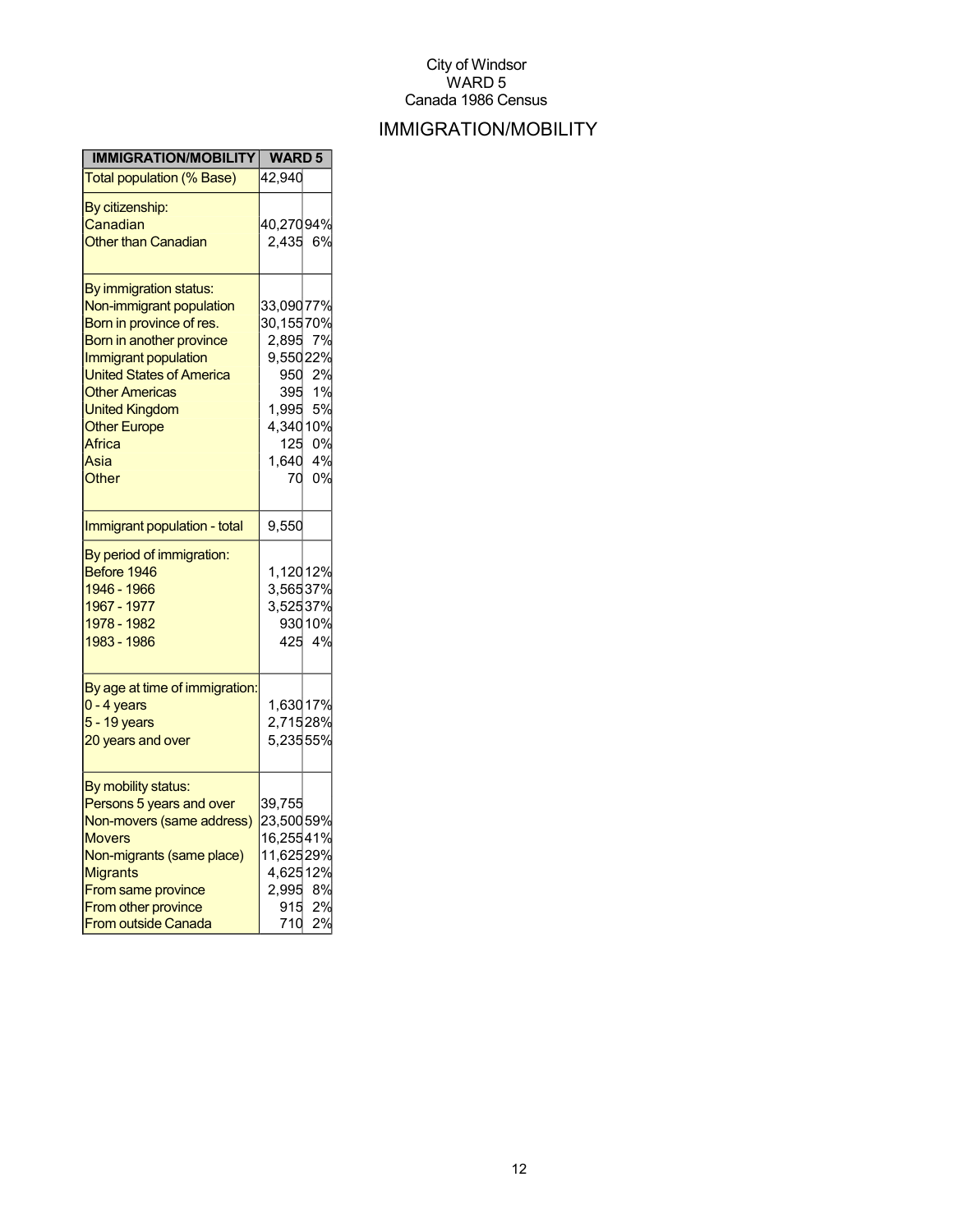## EDUCATION/QUALIFICATIONS

| <b>EDUCATION/QUALIFICATIONS</b>                     | <b>WARD 5</b> |             |
|-----------------------------------------------------|---------------|-------------|
| Total population 15+ years                          | 32,940        |             |
| By highest level of schooling:<br>Less than grade 9 | 3,34510%      |             |
| Grade 9 - 13, no sec. cert.                         | 9,38528%      |             |
| Grade 9 - 13, second. cert.                         | 4,82515%      |             |
| Trade certificate/diploma                           | 8,20525%      |             |
| University without degree                           | 3,85512%      |             |
| University with degree                              | 3,28010%      |             |
| Postsecondary educated                              |               |             |
| population - total (% Base)                         | 10,695        |             |
| By field of study:                                  |               |             |
| Male with postsecondary educ.                       | 5,85555%      |             |
| Education/recreat./counsell.                        | 255           | 2%          |
| Fine and applied arts                               | 180           | 2%          |
| Humanities & related fields                         | 350           | 3%          |
| Social sciences & rel. field                        |               | $375^{4\%}$ |
| Commerce/management/bus.adm.                        | 1,10010%      |             |
| Agricult. & biolog. sciences                        | 120           | 1%          |
| Engineering & applied scienc                        |               | 375 4%      |
| Technic.& trades (eng & sci)                        | 2,59024%      |             |
| Health prof. science & tech.                        | 245           | 2%          |
| Mathematics & phys. sciences                        | 190           | 2%          |
| <b>All other</b>                                    |               | 20 0%       |
| Female with postsecond. educ.                       | 4,84045%      |             |
| Education/recreat./counsell.                        | 515           | 5%          |
| Fine and applied arts                               |               | 425 4%      |
| <b>Humanities &amp; related fields</b>              |               | 370 3%      |
| Social sciences & rel. field                        |               | 420 4%      |
| Commerce/management/bus.adm.                        | 1,37513%      |             |
| Agricult. & biolog. sciences                        |               | 185 2%      |
| Engineering & applied scienc                        | 55            | 1%          |
| Technic.& trades (eng & sci)                        | 210           | 2%          |
| Health prof. science & tech.                        | 1,240 12%     |             |
| Mathematics & phys. sciences                        | 55            | 1%          |
| All other                                           | 0             | 0%          |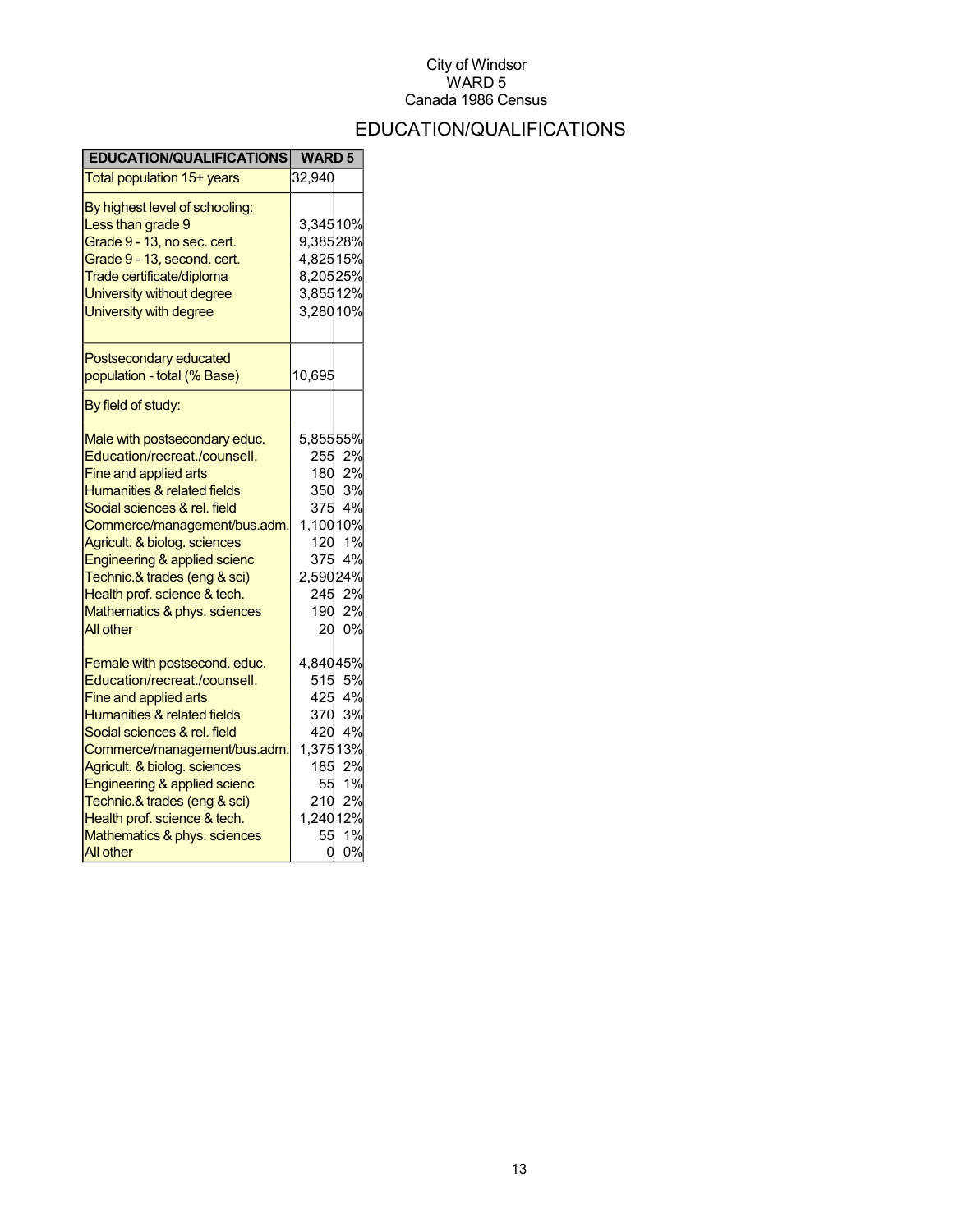## **LABOUR FORCE**

| <b>LABOUR FORCE</b>                                                                                                                                                                 | <b>WARD 5</b>                                                               |              |
|-------------------------------------------------------------------------------------------------------------------------------------------------------------------------------------|-----------------------------------------------------------------------------|--------------|
| Total population 15+ years<br>Total labour force 15+ years<br>Employed<br><b>Unemployed</b><br>Persons not in labour force<br><b>Participation rate</b><br><b>Unemployment rate</b> | 32,920<br>22,85569%<br>20,88563%<br>2,005 6%<br>10,08531%<br>69.43<br>8.77  |              |
| Male population 15+ years<br><b>Labour force</b><br>Employed<br><b>Unemployed</b><br>Not in labour force<br><b>Participation rate</b><br><b>Unemployment rate</b>                   | 15,85548%<br>12,77539%<br>11,81536%<br>3,125 9%<br>80.57<br>7.71            | 985 3%       |
| Female population 15+ years<br><b>Labour force</b><br>Employed<br><b>Unemployed</b><br>Not in labour force<br><b>Participation rate</b><br><b>Unemployment rate</b>                 | 17,06552%<br>10,10031%<br>9,07028%<br>1,020 3%<br>6,96021%<br>59.19<br>10.1 |              |
| Males- all classes of worker<br><b>Paid worker</b><br>Self-employed<br>Females- all classes of worker 10,385<br><b>Paid worker</b><br>Self-employed                                 | 12,930<br>12,24595%<br>9,65093%<br>155                                      | 340 3%<br>1% |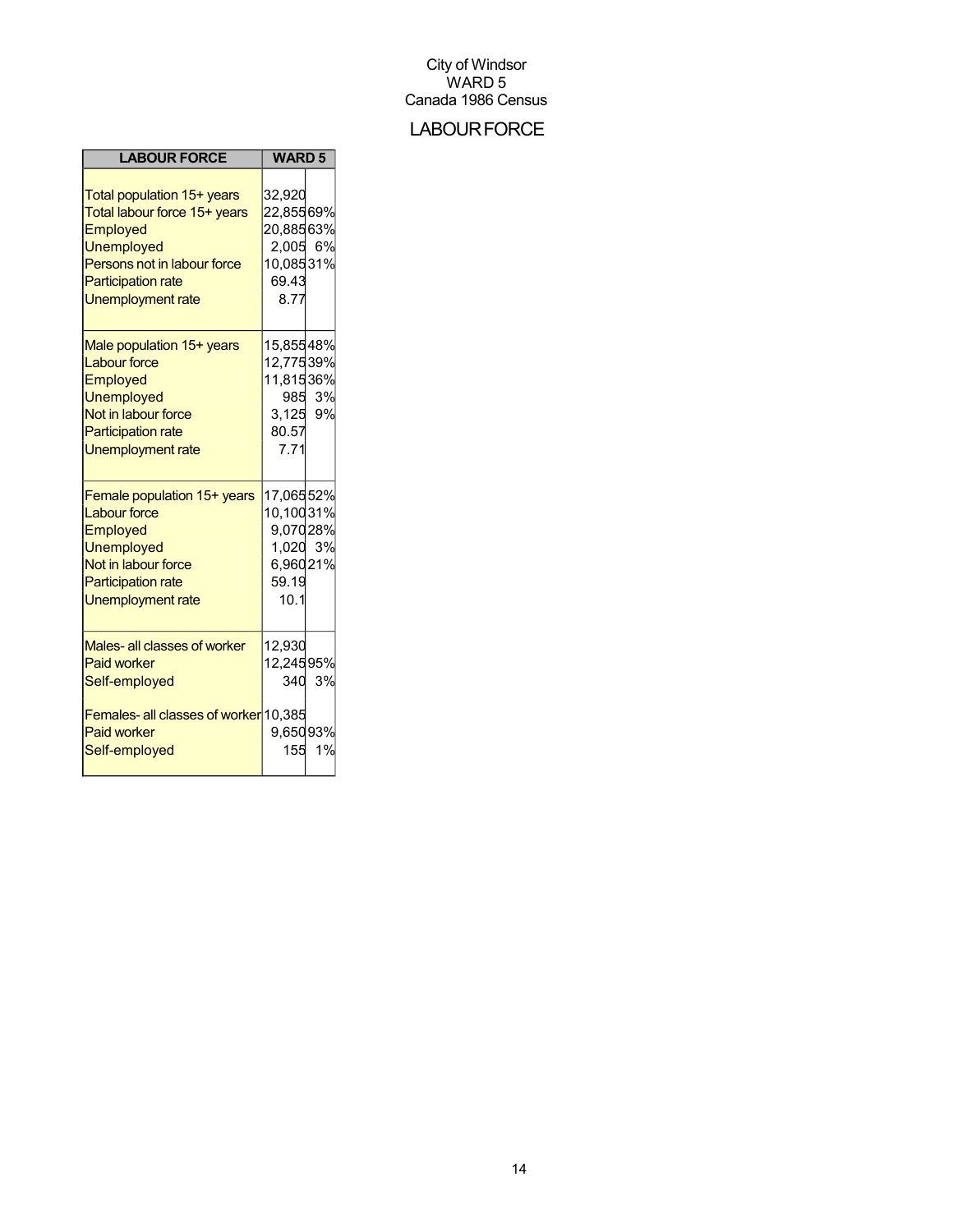## INDUSTRY/OCCUPATION

| <b>INDUSTRY/OCCUPATION</b>                               | <b>WARD 5</b>   |           |
|----------------------------------------------------------|-----------------|-----------|
| perienced labour force                                   |                 |           |
| By Industry: (% Base)                                    | 22,430          |           |
| <b>Agricultural &amp; rel.services</b>                   | 100             | 0%        |
| Other primary industries                                 | 35              | 0%        |
| Manufacturing                                            | 7,79535%        |           |
| Construction                                             | 720             | 3%        |
| <b>Transportation &amp; storage</b>                      | 595             | 3%        |
| Communication & oth. utility                             | 520             | 2%        |
| <b>Wholesale trade</b>                                   | 605             | 3%        |
| <b>Retail trade</b>                                      | 2,98013%        |           |
| <b>Finance and insurance</b>                             | 790             | 4%        |
| Real estate & insur. agents                              | 430             | 2%        |
| <b>Business service</b>                                  | 925             | 4%        |
| Government service                                       | 935             | 4%        |
| <b>Educational service</b>                               | 1,360           | 6%        |
| <b>Health &amp; social service</b>                       | 1,820           | 8%        |
| Accommodation, food, beverag                             | 1,565           | 7%        |
| Other service industries                                 | 1,260           | 6%        |
| <b>Experienced labour force</b>                          |                 |           |
| by occupation: (% Base)                                  | 22,430          |           |
|                                                          |                 |           |
| Managerial, administrative<br>Nat. science, eng. & math. | 2,23510%<br>625 | 3%        |
| Soc. sc., religion & artist.                             | 795             | 4%        |
| <b>Teaching &amp; related</b>                            |                 | 920 4%    |
| <b>Medicine &amp; health</b>                             | 1,215           | <b>5%</b> |
| <b>Clerical &amp; related</b>                            | 4,00518%        |           |
| Sales                                                    | 1,950           | 9%        |
| <b>Service</b>                                           | 2,72012%        |           |
| <b>Farming &amp; horticultural</b>                       | 165             | 1%        |
| Other primary industries                                 | 15              | 0%        |
| Processing                                               | 480             | 2%        |
| Machining & related                                      | 1,270           | 6%        |
| Prod. fabric./assemb./repair                             | 3,74017%        |           |
| <b>Construction trades</b>                               | 815             | 4%        |
| Transport equipmnt. operat.                              |                 | 505 2%    |
| Material handling & related                              |                 | 2%        |
| Oth. crafts & equip. operat.                             | 430<br>145      | 1%        |
| Occupations not classified                               | 510             | 2%        |
|                                                          |                 |           |